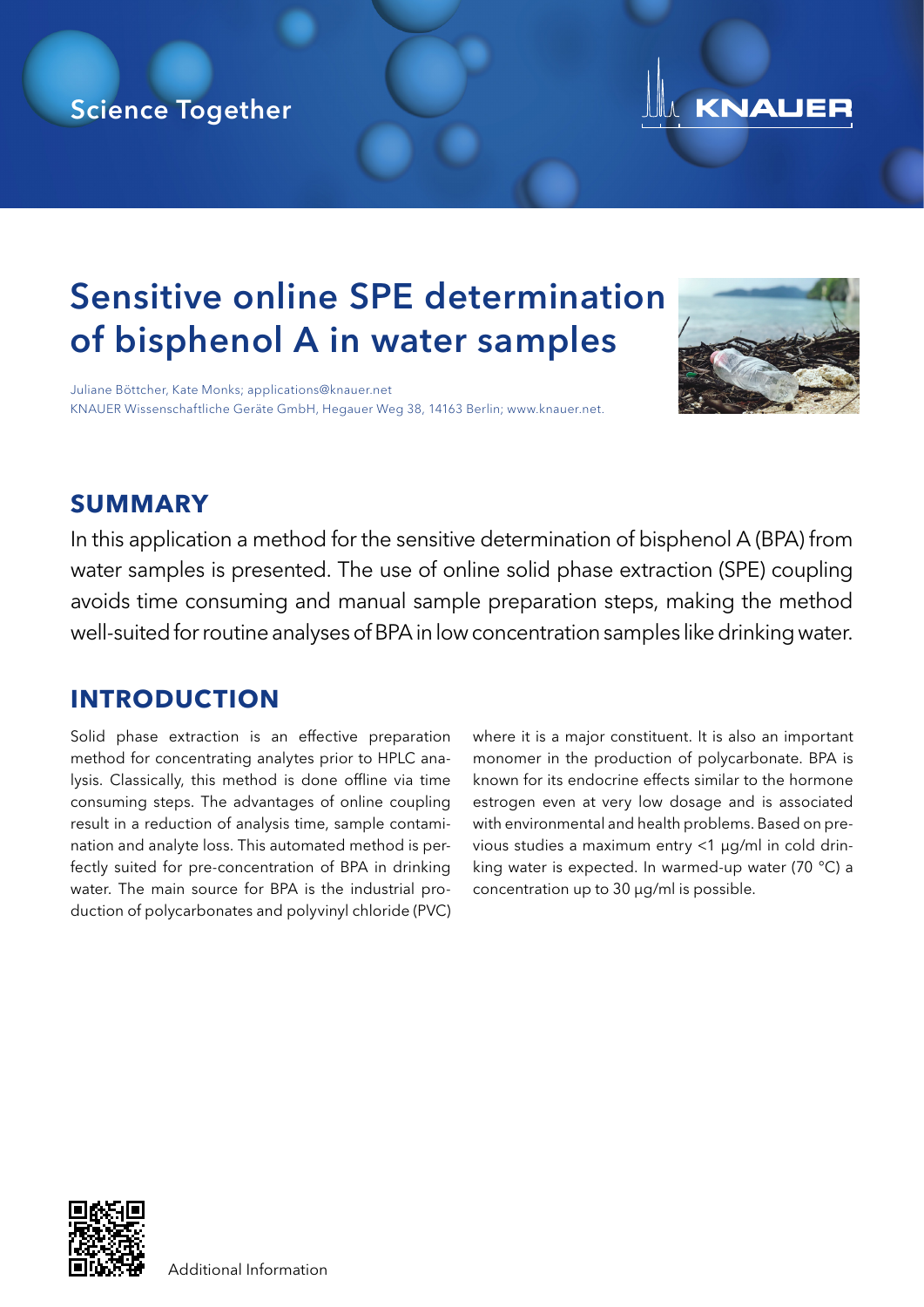## Sensitive online SPE determination of bisphenol A in water samples

#### **RESULTS**

After calibration by direct injection using an autosampler, the recovery rate is determined with the online SPE column in the flow path. Differing concentrations down to 0.07 ng/ml have been extracted from prepared water samples with constant extraction time. Fig. 1 shows the chromatogram of three different concentrations



Fig. 1 To determine the recovery rate of calibration points, two different methods are taken as a basis. First three differing concentration (c1=0.07 ng/ml, c2=0.4 ng/ml, c3=1 ng/ml) have been extracted with the same extraction time. In this part recovery rates of 93 % for bisphenol A were found (n=4 for each concentration).

with same online SPE extraction time. Fig. 2 shows an original drinking water sample spiked with BPA. Afterwards the extraction time was varied using a solution with a constant concentration of 0.1 ng/ml. A recovery rate of 98 % for BPA was found.



Fig. 2 Chromatogram of three different concentrations with same online SPE extraction time.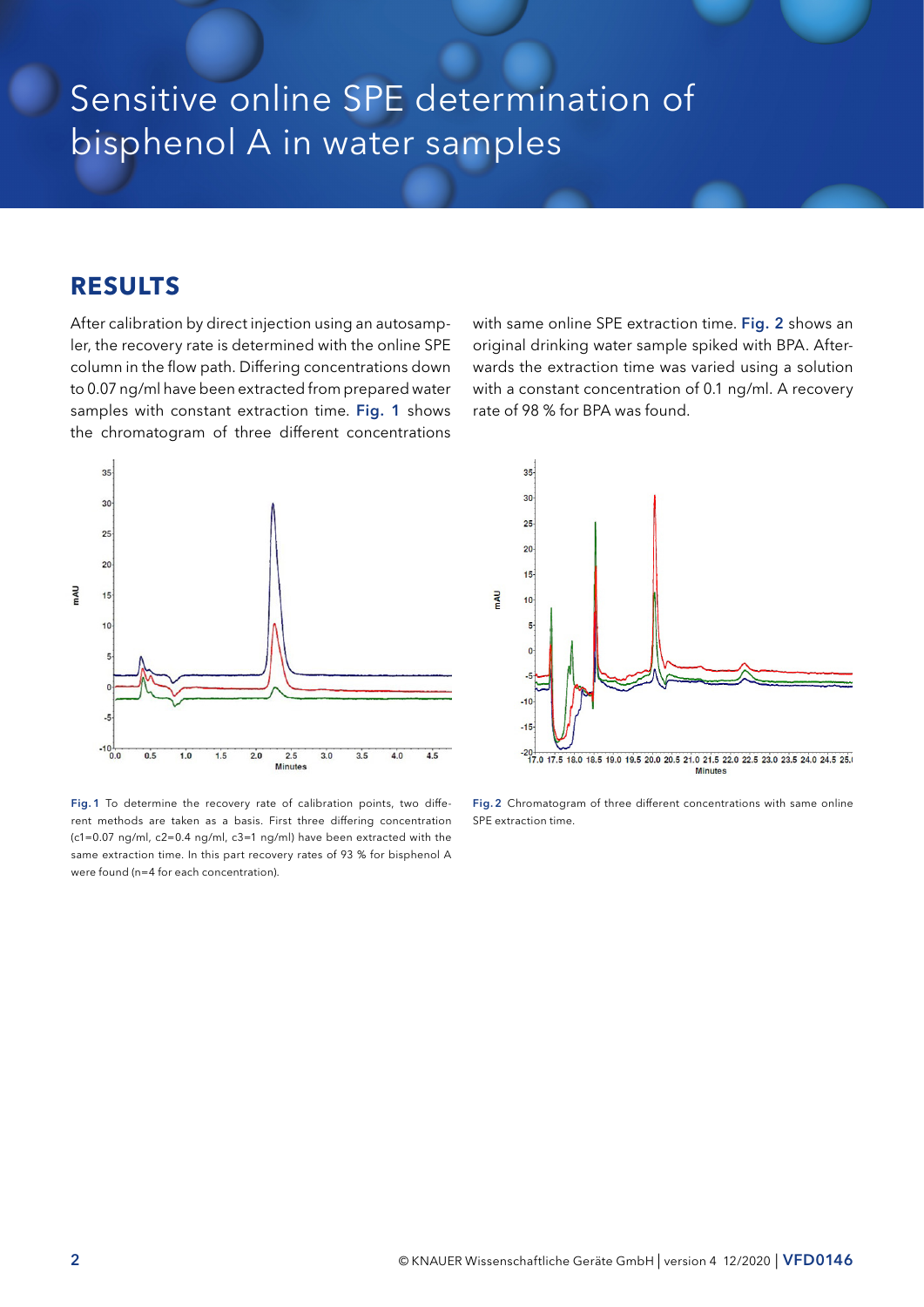# KNAUER

#### **SAMPLE PREPARATIONS**

An AZURA® Analytical HPLC Plus system was used for this application. It consists of an AZURA P 6.1L LPG pump, an autosampler AZURA AS 6.1L, an AZURA CT 2.1 column thermostat, a AZURA MWD 2.1L multi wavelength detector and an assistant AZURA ASM 2.2L equipped with a 12 port multi position valve, a 6 port/2 position injection valve and a pump with 10 ml pump head. The analytical method runs isocratic

at a flow rate of 0.6 ml/min with a mixture of acetonitrile and water 50:50 (v/v). The column thermostat was set to 30 °C and the detector recorded at 227 nm. The used columns are filled with KNAUER Eurospher II 100-3 C18A silica. The SPE method parameters are divided into different steps, including column conditioning, sample extraction, sample analysis, and reconditioning of of the SPE column.

### **CONCLUSION**

The method presented in this application note is well suited for the analysis of bisphenol A in water samples like drinking water and allows varying the extraction time dependent on the expected bisphenol A concentration. For a higher and better evaluable peak signal the time the sample flushes over the extraction

cartridge can simply be increased. With this sensitive method it is possible to successfully quantify even low concentrated samples and extracts and equipped with the AZURA ASM 2.2L the system can easily be used in continuous operation.

#### **REFERENCES**

[1] Ligang Chen, Hui Wang, Qinglei Zeng, Yang Xu, Lei Sun, Haoyan Xu, Lan ding, "Online Coupling of Solid-Phase Extraction to Liquid Chromatography—A Review", Journal of Chromatographic Science, Vol. 47, September 2009

[2] Jordáková I., Dobiás J., Voldrich M., Poustka J. Determination of Bisphenol A, Bisphenol F, Bisphenol A diglycidyl Ether and Bisphenol F Diglycidyl Ether migrated from food cans using Gas Chromatography- Mass spectrometry. Czech J. Food Sci.2003 Vol. 21, No. 3: 85-90

[3] Umweltbundesamt, Abteilung Umwelthygiene. Telegramm: Umwelt + Gesundheit. "Bisphenol A" - Wir haben ein Problem. Ausgabe 04/2008

[4] Umweltbundesamt, Pressestelle "Bisphenol A Massenchemikalie mit unerwünschten Nebenwirkungen", aktualisierte Fassung Juli 2010, http://www.umweltbundesamt.de/uba-infomedien/mysql\_medien.php?anfrage=Kennummer&Suchwort=3782